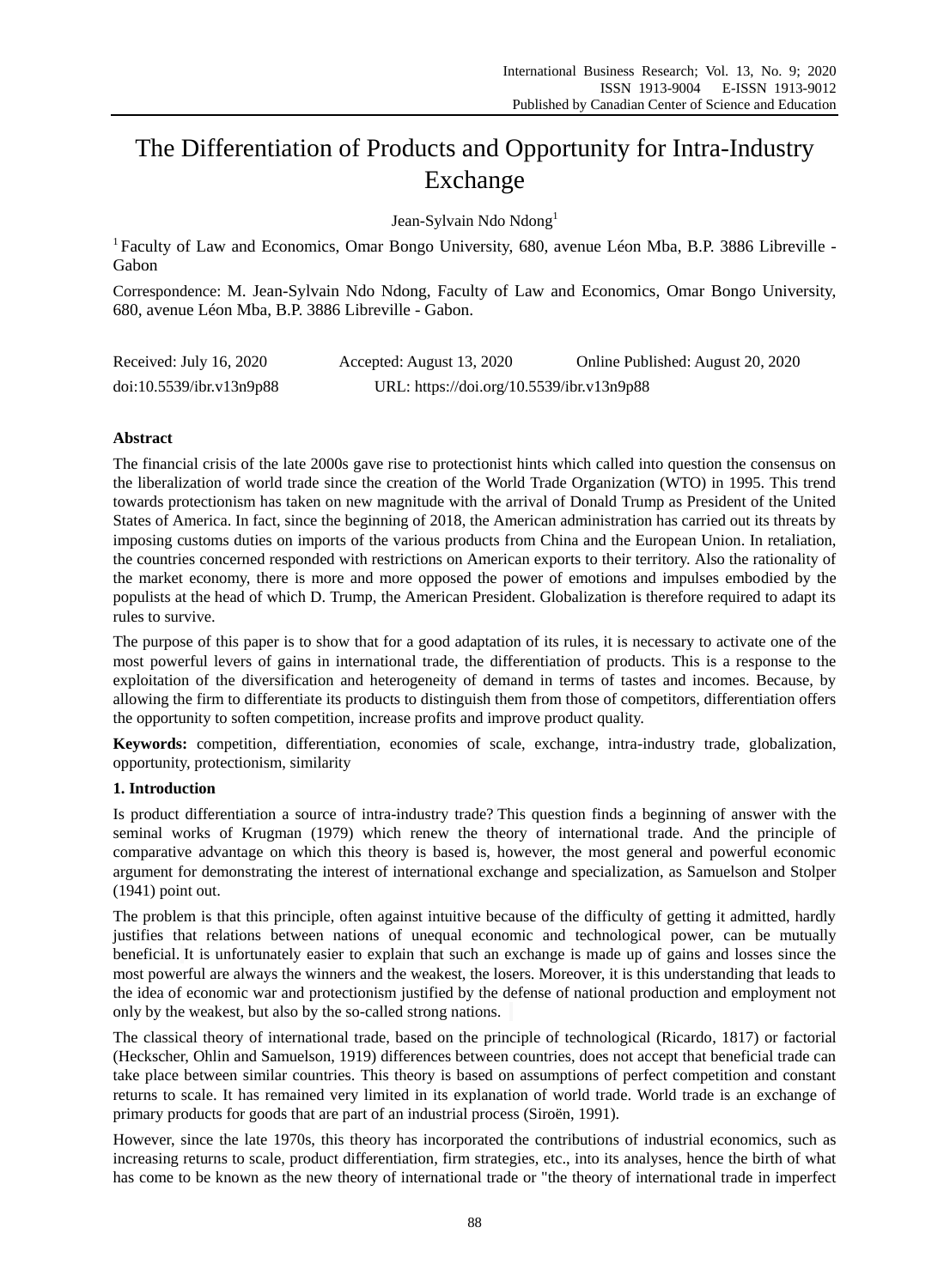competition" (Krugman, 1979). This theory provides new explanations for international trade in terms of demand characteristics (Linder, 1961; Lassudrie-Duchêne, 1971) or, above all, supply and market structure, with the hypotheses of pure and perfect competition being abandoned in favor of monopolistic competition; intra-industry trade is considered to be an exchange of differentiated products (Calmette, 1993)<sup>1</sup>. Economies of scale are now seen as a source of gain in exchange. They thus replace comparative advantages in classical theory.

Today, international trade is under more threat than ever before. While open trade policies had been the norm since the creation of the WTO in 1995, the 2008-2009 crisis marked a turning point in this process. The trend towards protectionism that it fostered took on a new dimension with the arrival of Donald Trump as President of the United States of America. And since the beginning of 2018, the US administration has implemented several of its threats of trade protectionism through the introduction of tariffs on imports of various products. There have been trade restrictions on around 12% of imports from the United States of America. At the same time, 6% of its exports were affected by retaliatory measures. The rationality of the market economy is now opposed to the power of emotions and impulses embodied by US President D. Trump and the populists. To survive, globalization must adapt its rules.

One of the adaptations is to activate one of the most powerful levers of gains in international trade, product differentiation which seems to be a response to exploiting the diversification and heterogeneity of demand in terms of tastes and incomes (Mekki, 2005). It is presented as a company policy that consists in differentiating its products to distinguish them from those of its competitors. It allows:

- to direct the consumer's purchase towards the company's products thanks to their brand image or their specific characteristics;

- to incite the consumer to buy goods by giving them particular attractions that those of competitors do not have;

- to reduce competition by eliminating the possibility of direct comparison between the various products on the  $\text{market}^2$ 

- to confer monopoly power on the firm since it is the only one to produce the differentiated good<sup>3</sup>.

There are various types of product differentiation. The first is horizontal differentiation. Horizontal differentiation is based on a number of non-hierarchical characteristics that are not perceived in the same way by consumers, such as the color of a shirt or the taste of a wine. It is precisely the diversity of these tastes and colors that leads producers to multiply models within a given product range. Horizontal differentiation is the result of consumers' preference for variety.

Then there is vertical differentiation. It consists of a set of attributes that can be measured. This is the case of the power of a car engine. When these attributes (characteristics) can be similarly assessed by consumers, the goods are prioritized. For example, a fast, powerful, comfortable and robust car will be preferred by all consumers to another low-end car. Between the two, there is a vertical differentiation.

Companies compete by producing horizontally and vertically differentiated goods, both domestically and internationally. Consumers' search for differentiation leads them to buy foreign goods if they have characteristics that are considered different from those offered on the domestic market. This gives rise to cross-trade in similar products between countries that can be identified by intra-industry trade flows.

Two approaches explain intra-industry trade:

-

1°) Linder's (1961) representative demand approach, according to which production conditions in a country depend on demand conditions ;

2°) the product differentiation approach, which stipulates that the products of the same industry are not identical.

 $1$  The term "intra-industry trade" refers to imports and exports of similar products between countries, i.e. products in the same industry.

<sup>&</sup>lt;sup>2</sup> As the products are no longer identical on the market, their prices are no longer directly comparable. The comparison must now be made on the basis of a "quality-price" ratio, which is difficult to establish because quality is often subjective and rarely quantifiable. Differentiation thus makes it possible to reduce price competition.

<sup>&</sup>lt;sup>3</sup> Differentiation transforms perfect competition into monopolistic competition and allows for higher prices. Monopolistic competition means a market structure in which each supplier has a particular product that is not directly comparable with those of other companies.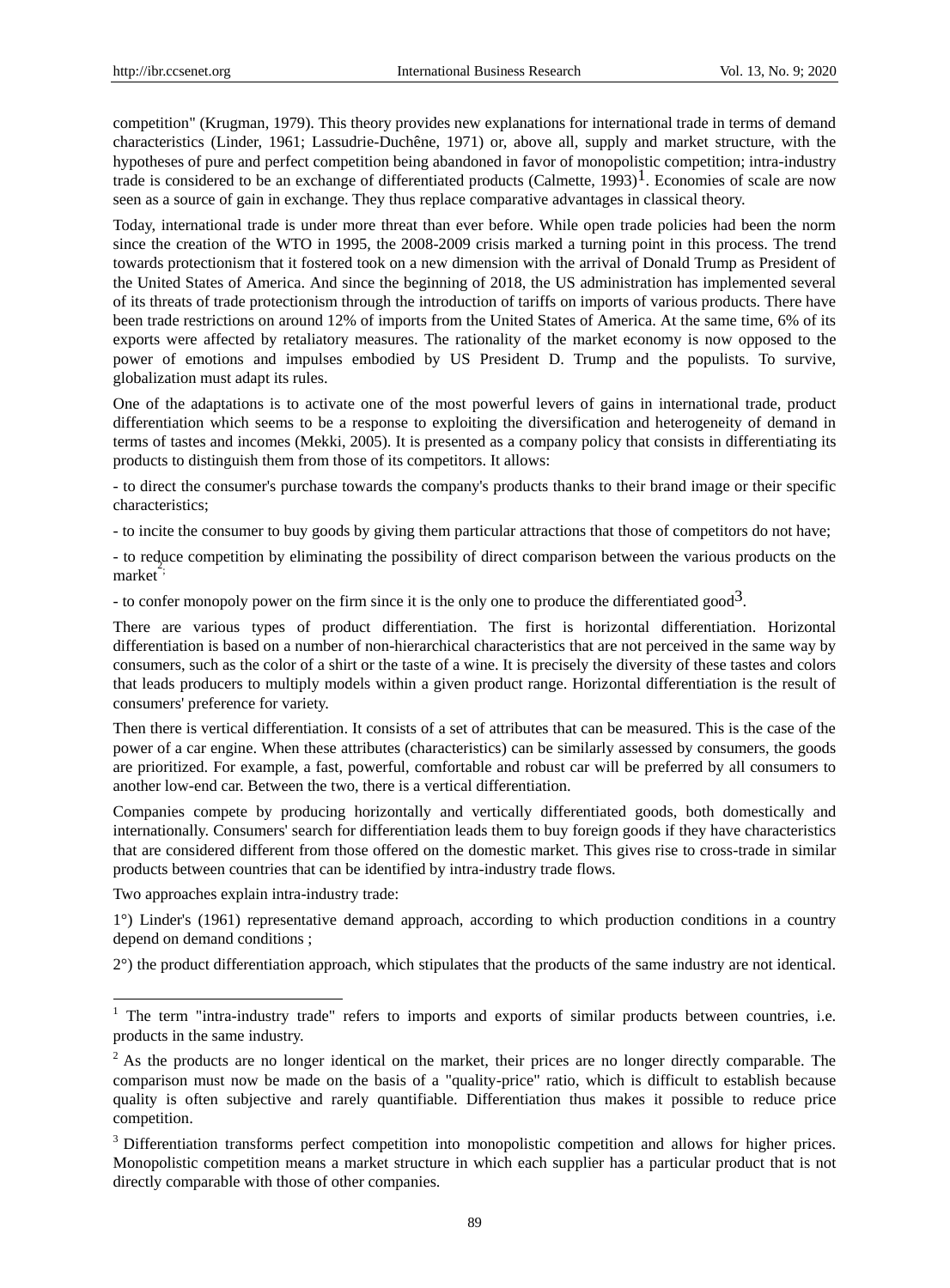They are heterogeneous in their attributes, even if their utility is the same. They differ in color, advertising, packaging, image, after-sales service.

According to Lassudrie-Duchêne (1971), consumer demand is a demand for differences in similarity: agents demand a set of characteristics of a good.

However, if products in the same industry differ in the characteristics offered, it is possible that an American consumer who wants a car may be attracted to a Chinese car, because the characteristics of that car correspond better to his or her needs than those of American cars. The development of intra-industry trade would then come from the heterogeneity of goods within the same industry. The existence of international trade is therefore explained not so much by differences in prices (and therefore in production costs), but by product differentiation and then by strategic research, quality, marketing and advertising policies. Structural competitiveness then supplants price competitiveness.

Leaving aside the limitations of measurement methods, it would appear that intra-industry manufacturing trade has grown significantly since the late 1980s in many OECD countries. This followed a trend increase in intra-industry trade in all major OECD economies between 1970 and 1990.

In the case of the least developed countries, with similar levels of development, they do not necessarily have the opportunity to offer manufactured goods. While the traditional theory of international trade excludes, by its construction, the possibility of trade between these countries, in particular because of their similar structures, the new theory, on the other hand, offers them the opportunity to build exchanges of similarities (Ndo Ndong, 2000). This is the case of a Senegalese consumer who wants a piece of wooden furniture. He may well be attracted by a piece of furniture made of wendj  $\acute{\text{e}}$  or movengui<sup>4</sup>, species available in the Gabonese forest, whose characteristics correspond better to his needs than those of furniture made of Sahelian wood or liana.

Indeed, differentiation strategies, whether they concern products or customers, enable the company to increase its market share and improve its profitability. This provides it with the financial means for future growth. More than ever before, therefore, they present themselves as an opportunity for all countries to develop intra-industry trade: either by offering different characteristics of an apparently homogeneous product, or by marketing a product with a recognized high (or low) quality, provided that the infrastructure in these different countries allows firms (SME/SMI) to benefit from economies of scale.

The purpose of this contribution, which is intended as a theoretical reminder, is to show that all protectionist gestures are unnecessarily costly, as in the case of the trade war waged by the American administration against products from all directions (Chinese, European, etc.)<sup>5</sup>. In this respect, we would like to recall that product differentiation can allow any country, wherever it is and whatever it is, to open up without worrying too much about any price competitiveness on its part.

This study is therefore structured as follows: the second section leads us to present the literature not only on product differentiation but also on the link between differentiation and intra-industry trade. The third section presents the differentiation model. The fourth section invites some comments on the results and finally the fifth section is reserved for the conclusion of the study.

#### **2. The Literature Review**

-

This literature review will first focus on fundamental approaches to differentiation before turning to the link between differentiation and intra-industry exchange.

#### *2.1 Basic Approaches to Product Differentiation*

The economic literature distinguishes two canonical approaches to product differentiation. Spatial approaches, still referred to as "address-based" models, on the one hand, and representative consumer approaches or "unaddressed" models on the other.

## 2.1.1 Spatial Approaches to Product Differentiation

The present approach, inspired by the work of Hotelling (1929) and Lancaster (1966, 1975, 1979 and 1980), is

<sup>&</sup>lt;sup>4</sup> Wendi é and movengui are two very strong wood species that are very resistant to weather and weevils. Wendi é wood is printed with designs that add to the ornament of the furniture. The wood of movengui is homogenous and yellowish in color.

<sup>&</sup>lt;sup>5</sup> In his December 6, 2019 publication, Eric Le Boucher states that "Mr. Trump's protectionism has cost households and has not created any of the jobs he was tweeting.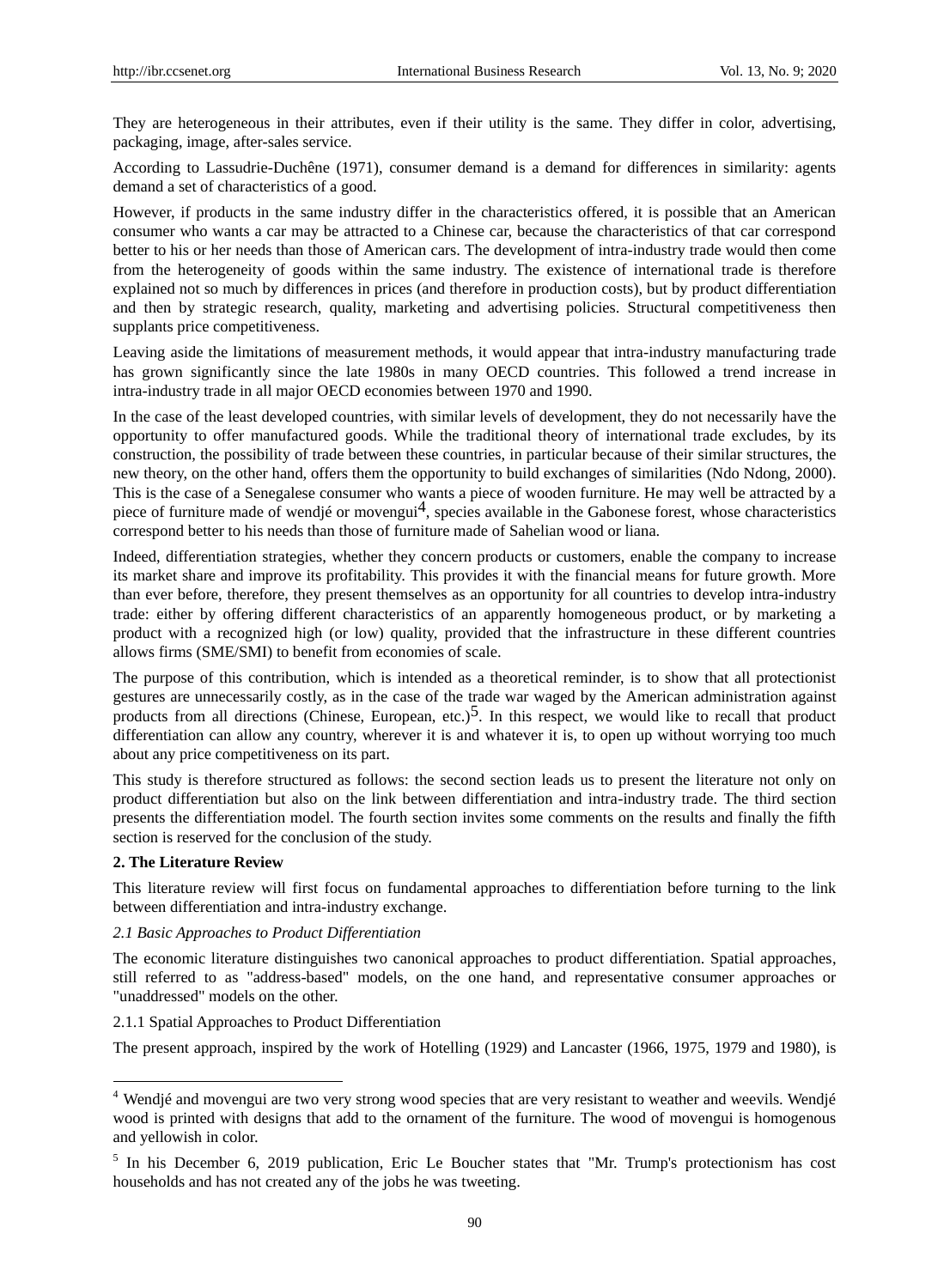-

based on a so-called horizontal differentiation; it is particularly concerned with product specification. For this approach, it is the location of firms in a market that interests the authors.

In reality, this is the case of a market in which firms sell an identical product, but where there are transport costs to make the good available to consumers.

This approach enables Hotelling to study the optimal location of each firm along a straight line of finite length, making assumptions about the geographical distribution of customers and the mobility of firms once a sales outlet has been chosen.

To this end, Hotelling conducts its analysis on both the demand side and the supply side of differentiated goods.

On the demand side first of all, it considers a heterogeneity of consumer preferences. For him, this is the basis for differentiated goods.

Then, on the supply side, the firm differentiates its products by exploring increasing internal economies of scale.

Thus, Hotelling argues that spatial differentiation is one in which the location of a sales market is a criterion for differentiation. However, the results to which it leads, remain very sensitive to the hypotheses adopted: linear transport costs, identical product, purely spatial differentiation, etc. The results of the model are not yet available. Nevertheless, the contribution of the Hotelling model is more of an analogy between localization and product differentiation, as Barberis (2000) believes. Hotelling himself has suggested an extension of his model from localization in space to localization in a set of varieties of an asset.

With the rise of the "new consumer theory" or the "theory of characteristics", Lancaster (1966, 1971 and 1975) explored new directions for Hotelling's idea. All of this work was part of a monopolistic competition approach in which each firm produced a single variety in the presence of increasing internal economies of scale. For Lancaster, goods are bundles of characteristics, not entities. These goods lie within a spectrum at equal distances from each other, with equal market shares. Similarly, consumer preferences are spread across this spectrum in a uniform manner. Lancaster thus assumes a spatial distribution of consumer tastes in the continuous space of product characteristics. In other words, each consumer has his or her own preferences for an "ideal variety" that determines his or her address in this space.

However, it should not be forgotten that firms incur fixed costs that limit their offer to one variety per firm. Thus, the degree of competition between firms is directly related to the degree of differentiation of the products they offer, in other words, to the degree of proximity of their varieties in the characteristics space. This competition will take place between two firms offering similar varieties (substitute varieties).

Lancaster's contribution to the literature on product differentiation is more than interesting for two reasons:

1- A model integrating product differentiation, the diversity of consumer tastes and increasing returns to scale. But this modeling excludes from the analysis any strategic interaction between firms, neglecting the reactions of the competition. Moreover, the structure of perfect monopolistic competition is a theoretical framework that simplifies reality and does not take into account the heterogeneity of firms.

2- Taking into account the contributions of the industrial economy in an open economy provides other explanations for the structure of international trade, in this case it explains intra-industry trade by product differentiation and consumer preferences.

In one extension of Hotelling's model, Salop (1979) adopts Lancaster's (1966) conception of differentiation by characteristics and proposes a circular version of spatial competition. He considers that consumers and firms are uniformly distributed over a circular space of characteristics as opposed to the linear city of Hotelling. He assumes that consumers bear a quadratic transport cost6. While highlighting product characteristics and spatial competition between firms, Salop's modelling is limited to local competition. But Salop finds the symmetry of the equilibrium of the Hotelling model with equal prices. This symmetry can be explained by the static framework of the entry game he adopts. In this dynamic version of the circular model, Eaton and Lipsey (1978) show, in a sequential entry game that equilibrium prices do not tend towards the competitive price and that firms can make positive profits in the long run.

Hotelling's principle of minimal differentiation has been criticized by several economists, including D'Aspremont, Gabszewicz and Thisse (1979). These show that if firms differentiate their products by choosing

<sup>&</sup>lt;sup>6</sup> Under this hypothesis, each firm is in direct competition with its two close neighbours in the circular space. Its demand depends solely on the prices of these two firms and does not take account of the reactions of n firms on the market.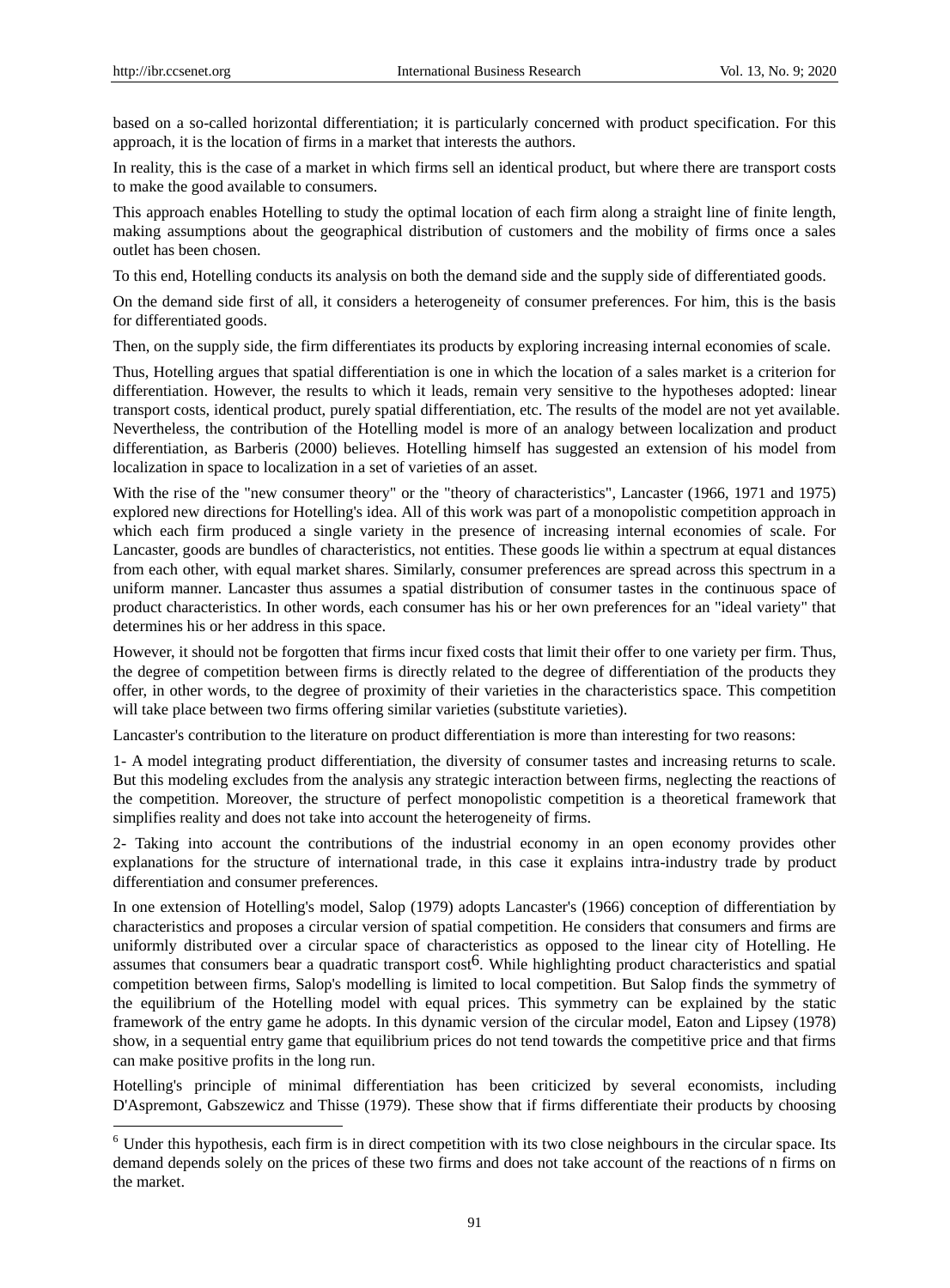-

fixed locations at fairly distant locations, they avoid increased price competition and make clearly positive profits.

To ensure the existence of a price equilibrium, these authors consider a quadratic form of the transport cost borne by consumers as a function of the distance separating them from the firm's location. Instead, they have opted for a principle of maximum differentiation with the existence of an uncooperative price equilibrium, whereas at Hotelling, when the locations are close together, the firm offering the lowest price will be able to benefit from the rival firm's demand. It is therefore no exaggeration to consider, with Gabszewicz and Thisse (1980), that maximum product differentiation is a means of escaping price competition.

The principle of maximum differentiation by quality was also presented by Gabszewicz (2000) in a context of vertical differentiation. Through his model, which incorporates an oligopolistic market structure, he assumes that market entry of a higher quality product leads to lower prices for lower quality products. In other words, only firms offering superior quality products, i.e. innovative firms, remain on the market.

In this oligopolistic market framework, Shaked and Sutton (1982, 1983) proposed a series of models where, at equilibrium, the number of varieties is limited by income distribution and consumer preferences. Thus, vertical product differentiation can be said to be relative to an oligopolistic rather than monopolistic market structure.

2.1.2 The Representative Consumer Approach

This approach is based on Chamberlin's (1933) model, which first introduced the notion of differentiation into economic analysis. Product differentiation according to this approach is called vertical differentiation; it relates to the quality of the product

Under the hypothesis of increasing returns, Chamberlin considers that each firm offers a variety with unique characteristics on the market. And it is these characteristics that have the ability to build consumer loyalty. Thus, by differentiating its product from that of its competitors, each firm puts itself in a monopoly position and, from this point of view, can face a function of increasing demand.

Dixit A. and J. Stiglitz (1977) have taken up Chamberlin's conclusions in the same way as P. Krugman (1979), who developed them to introduce consumer preferences for variety. In fact, market demand incorporates an aggregate preference for diversity which generates demand for varieties.

For Krugman, firms bear the same production costs regardless of the variety produced.

The utility function of the representative consumer depends on the quantity consumed of variety i as well as the degree of substitution between goods. When the representative consumer maximizes his utility under his budget constraint, the assumption of free entry leads to zero equilibrium profits

Some criticisms related to the symmetry of supply and demand conditions have been directed at the presentation of the representative consumer's behavior:

On the one hand, under the assumption of the production of substitutable goods, firms bear identical production costs and do not choose their degree of differentiation from other products ;

On the other hand, consumer preferences are symmetrical under the assumption of constant elasticity of substitution. On the other hand, consumer preferences are symmetrical under the assumption of constant elasticity of substitution. And if we assume symmetry of supply and demand with respect to each variety produced, we find the same type of equilibrium as in Chamberlin's basic model:

varieties are produced in the same quantity, sold at the same price and profits are zero at equilibrium.

These criticisms are more profound when Geweke (1985) questions the logic of the representative consumer. Indeed, he considers that when the parameters of the model are changed, the reaction function of the representative consumer fails to accurately reflect the reaction function of all the consumers he represents. In his view, it is better to separate individual behavior from collective behavior insofar as these two behaviors cannot have the same reactions.

 $<sup>7</sup>$  The origin claimed by Chamberlin for its analysis of differentiation is linked to the work it conducted in 1921</sup> in its studies of the heavy goods rail pricing debate. This work included a discussion of product homogeneity and the entire analytical apparatus subsequently developed by the author.

<sup>&</sup>lt;sup>8</sup> This is the classic result of the neo-Chamberlinian modeling of monopolistic competition.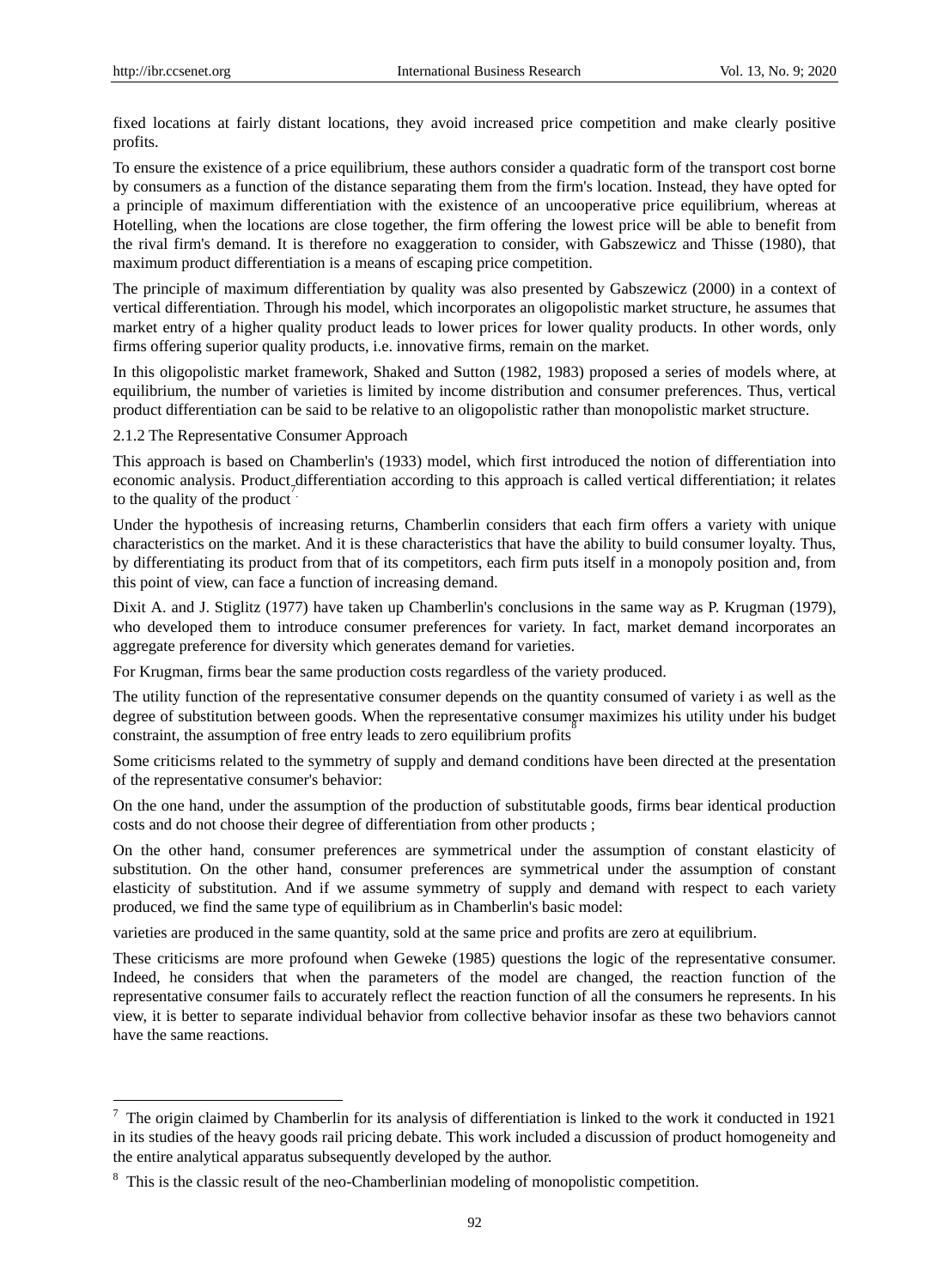-

## *2.2 Approaches Linking Product Differentiation and Intra-Industry Trade*

In general, work addressing product differentiation issues related to intra-industry trade is expressed in terms of both supply and demand and the nature and structure of markets.

The particularity of intra-industry trade is that it is linked to economies of scale. The notion of economies of scale is itself linked to imperfect competition (Linder, 1961; Negishi, 1975). To this end, Kojima (1970) considers that intra-industry trade is made possible by the rationalization of resources within multinational firms as well as by intra-firm trade (Mucchiell,  $1977$ ).

Another explanation advanced in the literature on intra-industry trade is related to the product cycle. However, although this life-cycle theory took shape outside of the intra-industry literature, it has been perfectly adapted to this new framework (Grubel, Lloyd, 1975). And, as is well known, life cycle theory explains much of the trade in manufactured goods through the process of innovation and research and development. Since knowledge and information are neither free nor open, the product first appears in a single country. The momentary monopoly situation then enjoyed by the innovative country allows it to export the product and exploit foreign markets without direct competition. This lasts until the time comes, for various reasons, when the period of imitation by other countries begins. The product will then become commonplace, the innovative country will slow down its exports and even partially import this product and specialize in new products $10$ .

On the other hand, it is easy to understand why monopolistic competition corresponds to the fact that within the same industry, innovations will come from different countries. To this end, several types of intra-industry trade are identified. A cross-exchange of two new products, or a new product against a mature product, or an exchange of two mature products.

Grubel and Lloyd also showed that the main causes of intra-industry trade could be antagonistic. Thus, through the economies of scale approach, they assume that the inputs of the different products traded in this cross-trade are almost similar in quantity and quality. Whereas through the product cycle approach, they base these exchanges on the availability of certain factors of production, such as skilled labor and Research and Development, for which new products are intensive.

Other studies linking differentiation and intra-industry trade relate to the role of demand or, more generally, to the structure and nature of the market.

The major contribution of this approach comes from the studies of Linder (1961), whose main concern is to explain that it is "representative domestic demand" that is the support, "the necessary but not sufficient condition" for a given good to become an exportable product.

For him, the external market is nothing more than the extension of the domestic market and international trade is nothing more than the extension of regional trade. In other words, the volume of trade between partners will be all the greater the closer the structure of their demand, since the importable of some may be exportable by others.

Analyses relating to market structure emphasize the influence of economic integration on the creation and increase of intra-industry trade. The authors of these analyses have in fact noted that the more integration between the various national markets takes place, the more intra-industry trade develops. Integration creates a larger and more homogeneous market, "stabilizing trade in manufactured goods and allowing the achievement of economies of scale" (Kojima, 1970), while bringing different national demands closer together<sup>12.</sup>

Explanations relating specifically to intra-product trade may also be of interest. Indeed, it is not superfluous to consider that there is intra-product trade because the goods analyzed are somehow differentiated.

<sup>&</sup>lt;sup>9</sup> What needs to be understood is that the benefits of economies of scale can be realized through policies of "concerted specialization" among partners at the same level of development (Kojima, 1970).

<sup>&</sup>lt;sup>10</sup> Every product thus goes through three phases in its evolution: the innovation phase, the growth phase and the maturity phase. Here, comparative advantage is based on a temporary technological advance, which is constantly being questioned, hence the notion of "dynamic comparative advantage" devised by H. Johnson (1968).

 $11$  Since in its innovation phase the product is intensive in skilled labor and in the other two phases it is intensive in capital and unskilled labor, it can be assumed that the product does not represent the same good in these different phases.

<sup>&</sup>lt;sup>12</sup> These arguments are empirically confirmed, particularly in Europe, since European countries have the most intra-industry trade.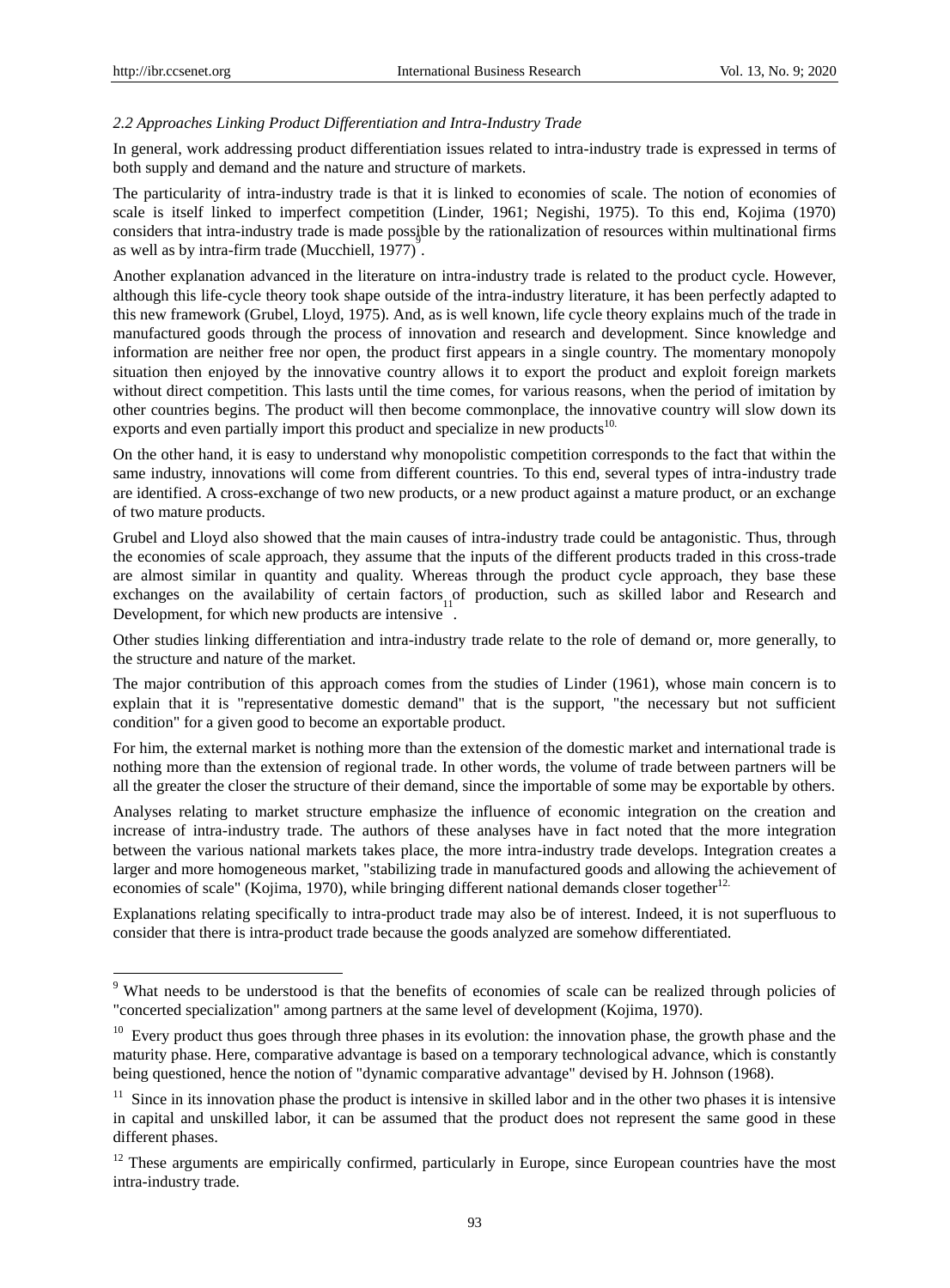For differentiations endogenous to the product, differentiations created by supply or demand can be observed.

In the first case, differentiation may come from the difference in quality offered, style, brand, products which, moreover, are identical in terms of their inputs and purpose. In addition to these quality differences, there may also be differences in actual or implied prices due to market imperfections.

As regards the second case, differentiation may arise from differences in consumer tastes, income, information $13$ , etc. Linder (1961) uses the concepts of a product's degree of quality or sophistication. The more complex the products demanded, the higher the degree of sophistication. The structure of demand will cover a range of more or less sophisticated products, a range that overlaps to a large extent with that of countries with a comparable structure of demand.

In fact, the unlimited range of differentiated products makes it possible for trade to flourish in what is virtually the same commodity. This trade can be carried out on the basis of a demand for difference, as Lassudrie-Duch êne (1971) suggests.

We just have to understand that this type of trade is more developed for highly sophisticated products than for others, the quality levels being much higher for the former.

Differentiation related to phenomena outside the product can be of several kinds:

Two identical products can be differentiated in time (their availability will not exist at the same time) or in space. Their place of production will not be the same or the distance between the places of production, storage and consumption will not be the same. Among the manifestations of intra-product trade caused by this kind of differentiation are seasonal trade and re-export trade.

The various theoretical explanations relate to the existence of transaction costs, information costs, market viscosity, unavailability, oligopolistic structures and so on.

This differentiation may be accentuated by other distortions in market mechanisms and, in particular, by state intervention, taxation, export subsidies. For example, firms in one country may prefer to export and receive aid rather than operate their own internal market without state aid. If this system is found in several countries for the same products, trade will be cross-fertilized .

### **3. Presentation of the Differentiation Model**

Whether horizontal or vertical, product differentiation gives the firm monopoly power over its differentiated good. Faced with the multitude of varieties of goods on offer, economic agents value the consumption of each variety and demonstrate a need for maximum diversification<sup>15</sup>. Based on the work of Dixit and Stiglitz (1977), we present a simplified formalization of the differentiation model applied to intra-industry trade.

#### *3.1 Model Assumptions*

-

We imagine that in the equatorial forest there are different varieties of wood. There are stronger species and species that are less resistant to weathering and weevils. These varieties can be cross-traded. Because some wood species are more available in Cameroon than in Gabon and vice versa... The same distinctions can be observed in Sahelian wood varieties. Thus, attracted by characteristics related to the price, color and quality of the wood from which the table is made, a Gabonese consumer will prefer a table made of Sahelian wood and a Nigerian one, a table made of equatorial wood. Just as a Cameroonian would like to consume a South African wine on a table made of fir wood from Morocco.

By focusing exclusively on the African market for wooden tables, we consider that in this market, a multitude of companies belonging to the same branch are operating and competing with each other by producing a different variety of the same good. Each new firm entering the market therefore gets a share of this market at the expense of its competitors. There are no barriers limiting the entry of firms; entry continues until profits are extinguished. So we have a monopolistic competition structure where a very large number of monopolists compete fiercely against each other.

Opening up to trade gives agents the opportunity to consume all available varieties of goods from wooden tables (Sahelian wooden tables from Senegal, Mali, Burkina-Faso, etc., as well as equatorial forest wooden tables from

<sup>&</sup>lt;sup>13</sup> Reflections on this subject are also addressed by Linder.

<sup>&</sup>lt;sup>14</sup> It should just be remembered that several explanations for the intra-product are similar to those for the intra-industry, such as imperfect competition, technology, the role of demand, and so on.

<sup>&</sup>lt;sup>15</sup> It is this love for variety that leads them to systematically consume all available varieties.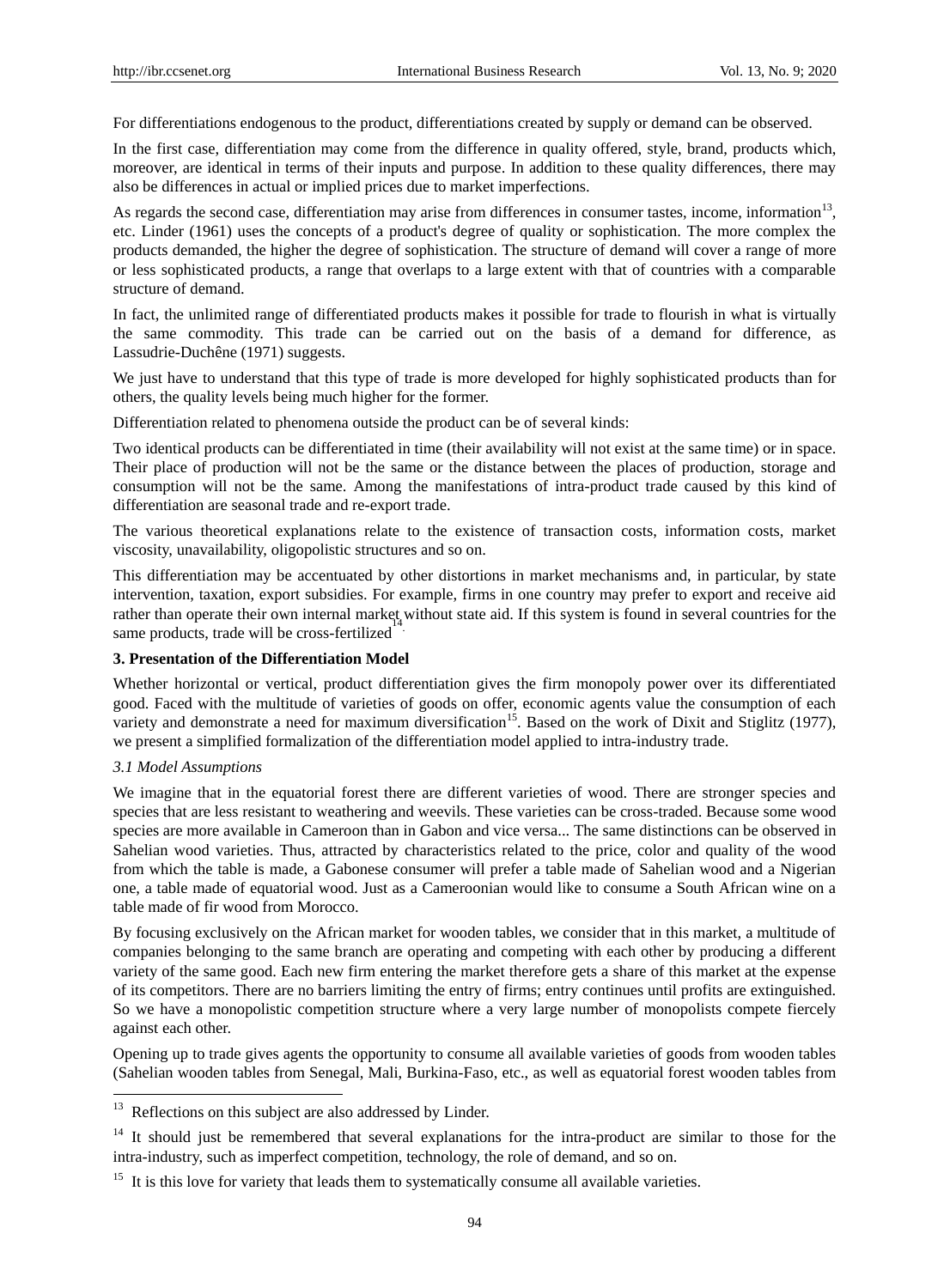Cameroon, Congo, Gabon, etc.). It can thus emerge from intra-branch African trade<sup>16</sup>. In other words, with openness, consumers have access to a greater variety of wooden tables, which in turn increases their satisfaction. Moreover, with the increase in demand elasticity for each firm, the intensification of competition resulting from openness will lead each firm to increase its production in order to exploit its economies of scale and thus reduce its costs and prices. A gain in production scale is then added to the gain in variety<sup>17.</sup>

Four observations help us to understand the logic of firms:

1- Product differentiation means that most branches produce a large number of similar wooden tables, even if they can be considered as not identical;

2- Of all the possibilities open to firms, only a subset of varieties is actually produced<sup>18</sup>;

3- Industries that produce differentiated tropical wood tables often have a high concentration (those producing equatorial wood tables will be located in Congo, Gabon or Cameroon in particular; those interested in Sahelian woods will be more concentrated in Sahelian countries such as Mali, Senegal, Burkina-Faso, etc.);

4- Consumers buy only a relatively small subset of all available varieties of wooden tables.

Furthermore, it is considered that firms have an incentive to produce a wide variety of the same wooden table<sup>19</sup>, on the one hand, and this variety is a source of market power and therefore profit (hence the incentives), on the other hand.

We would like, for a better understanding, to limit the production of the branch to two tables made of wood from the equatorial forest (eq) and Sahelian wood (sh). They are therefore differentiated,  $i = eq$ , sh.

Let us start from the inverse demand functions of the following two wooden tables<sup>20:</sup>

$$
p_{eq} = \alpha - \beta q_{eq} - \gamma q_{sh} \qquad \text{and} \tag{1}
$$

$$
p_{sh} = \alpha - \gamma q_{eq} - \beta q_{sh} \tag{2}
$$

with 
$$
\beta > 0
$$
,  $\beta^2 > \gamma^2$ ,

where  $q_{eq}$  and  $q_{sh}$  are respective quantities of tables in equatorial and sahelian wood and each table variety is produced by a single firm. We are therefore facing a duopoly.

Inequality implies that the effect on the p<sub>eq</sub> price of a variation in  $q_{eq}$  (d $q_{eq}$ ) is greater than an identical variation in  $q_{sh}$  (dq<sub>sh</sub>). In other words, the own-price effect dominates the cross-price effect. That is, the variation in the quantities of equatorial wood tables has a greater impact on the price of equatorial wood table than the variation in the quantities of sahelian wood tables.

#### *3.2 Model Resolution*

-

Starting from relations (1) and (2) and after a few manipulations, we arrive at the following request functions:

$$
q_{eq} = a - bp_{eq} + cp_{sh} \tag{1'}
$$

$$
q_{sh} = a + cp_{eq} - bp_{sh} \tag{2'}
$$

with 
$$
a = \frac{\alpha(\beta - \gamma)}{\beta^2 - \gamma^2}
$$
,  $b = \frac{\beta}{\beta^2 - \gamma^2} > 0$ ,  $c = \frac{\gamma}{\beta^2 - \gamma^2} > 0$ 

 $16$  It is driven entirely by consumer preferences and firm differentiation strategies.

 $17$  Thus, the more countries produce differentiated goods, the more similar they are and the more their trade will be dominated by intra-industry trade.

<sup>&</sup>lt;sup>18</sup> A wooden piece of furniture does not come in all colors and is not made with all types of wood.

 $19$  Even if they don't find the same number of buyers for each of them.

 $20$  We neglect production costs for the sake of simplicity. Indeed, some very solid wood species require finer (sophisticated) material to make a table. This could increase the average manufacturing cost compared to a very malleable wood species.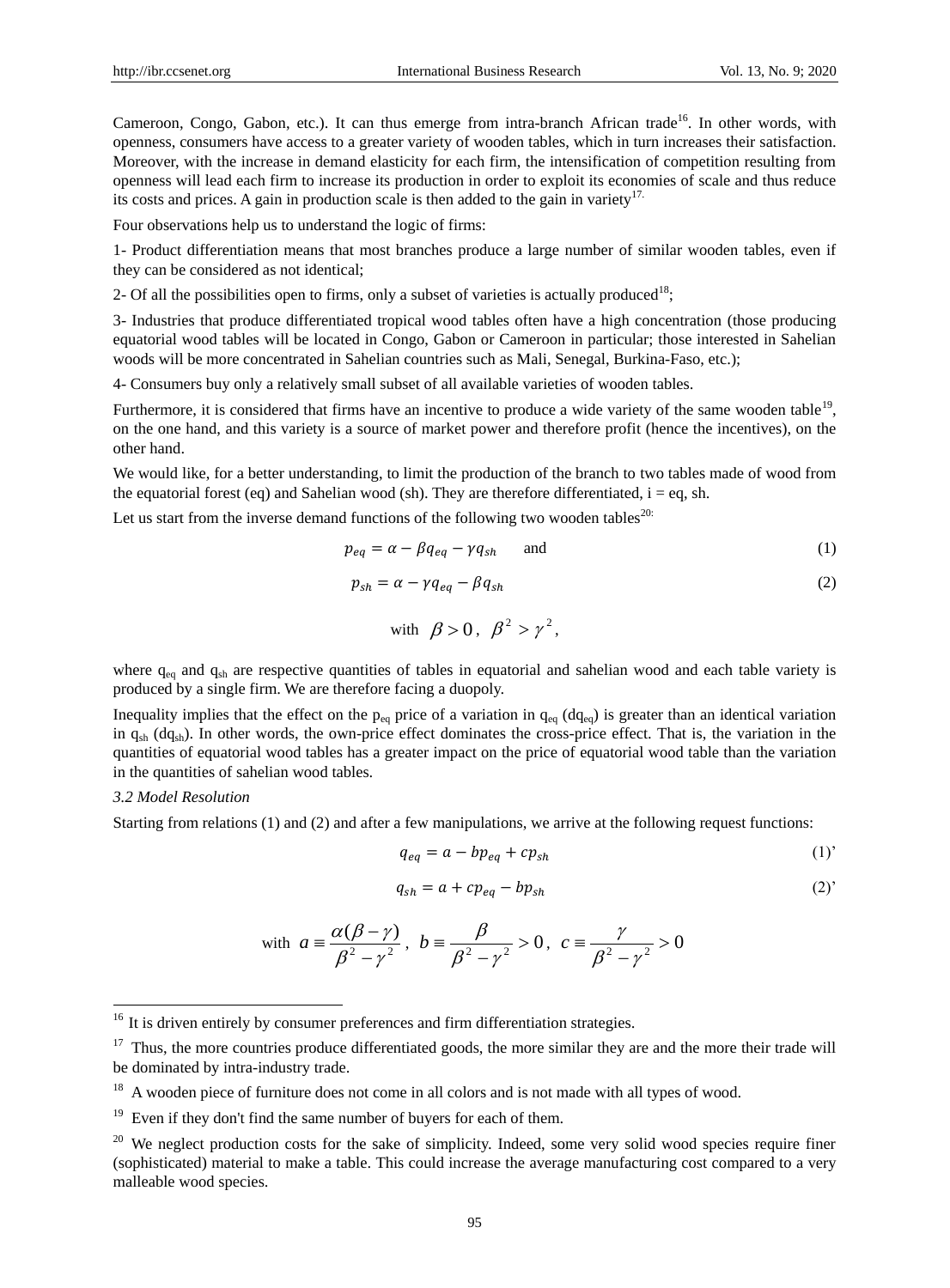The importance of differentiation corresponds to the weakness of the interdependence of demands. We will use this idea as a basis for imagining a measure of the degree of differentiation of the varieties of wooden tables. This gives:

$$
\delta = \frac{\gamma^2}{\beta^2}
$$

For example, when consumers think that wooden tables are very different, the demand functions are almost independent,  $\gamma \to 0$  or  $\delta \to 0$  so  $c \to 0$ .

But when they think that the table varieties are very close, the cross-price effect is of the same importance as the own-price effect  $\gamma^2 \to \beta^2 \delta \to 1$  or  $c \to b$ .

In this case, we can consider that the varieties of wooden tables from the Sahel and those from the equatorial forest are almost homogeneous.

#### **4. Discussions and Comments**

The degree of differentiation in the industry can soften competition, just as it can improve product quality. Ultimately, it all depends on the firm's adjustment variable. Firms can compete either in terms of quantities or prices.

#### *4.1 In the Case of Competition by Quantity*

In the case of quantity competition, the Cournot duopoly model specifies that each firm tries to maximize its profit by taking into account the quantities released on the market by the competitor. Its program is as follows:

$$
Max/q_{eq} \prod_{eq}(q_{eq}, q_{sh}) = (\alpha - \beta q_{eq} - \gamma q_{sh})q_{eq}
$$
  

$$
\frac{\delta \left[ e_q(q_{eq}, q_{sh}) \right]}{\delta q_{eq}} = \alpha - 2\beta q_{eq} - \gamma q_{sh} = 0 \implies q_{eq}^*(q_{sh}) = R_{eq}(q_{sh}) = \frac{\alpha - \gamma q_{sh}}{2\beta}.
$$
  
Thus 
$$
R'_{eq}(q_{sh}) = \frac{-\gamma}{2\beta}.
$$
 (3)

The negative sign of  $R_{eq}(q_{sh})$  means that quantities are not necessarily substitutable strategies. When differentiation is very weak,  $\gamma$  increases and  $\beta$  remains positive ( $\beta > 0$ ). Thus, when  $\gamma \le 0$ , the price of i

increases, its quantities decrease with those of j ( $p_i \uparrow x_i \downarrow x_j \downarrow$ ). The goods are then complementary.

In other words, if differentiation induces a complementarity between the two varieties, in other words, if the table in equatorial wood is complementary to the table in sahelian wood, the quantities can become complementary strategies.

But in the case of substitutability,  $0 \le \gamma \le \beta$  the price of variety i rises, its quantities demanded fall and those of variety j rise ( $p_i \uparrow x_i \downarrow x_j \uparrow$ ). These are substitutable goods. In this case, quantities are substitutable strategies. Cournot's equilibrium ( $q_{eq}^c$ ,  $q_{sh}^c$ ) is therefore the solution of the system of equations :

$$
\begin{cases} q_{eq}^c = R_{eq}(q_{sh}^c) \\ q_{sh}^c = R_{sh}(q_{eq}^c) \end{cases}
$$

Taking into account the symmetry of the strategies, we will have for  $i = eq$ , sh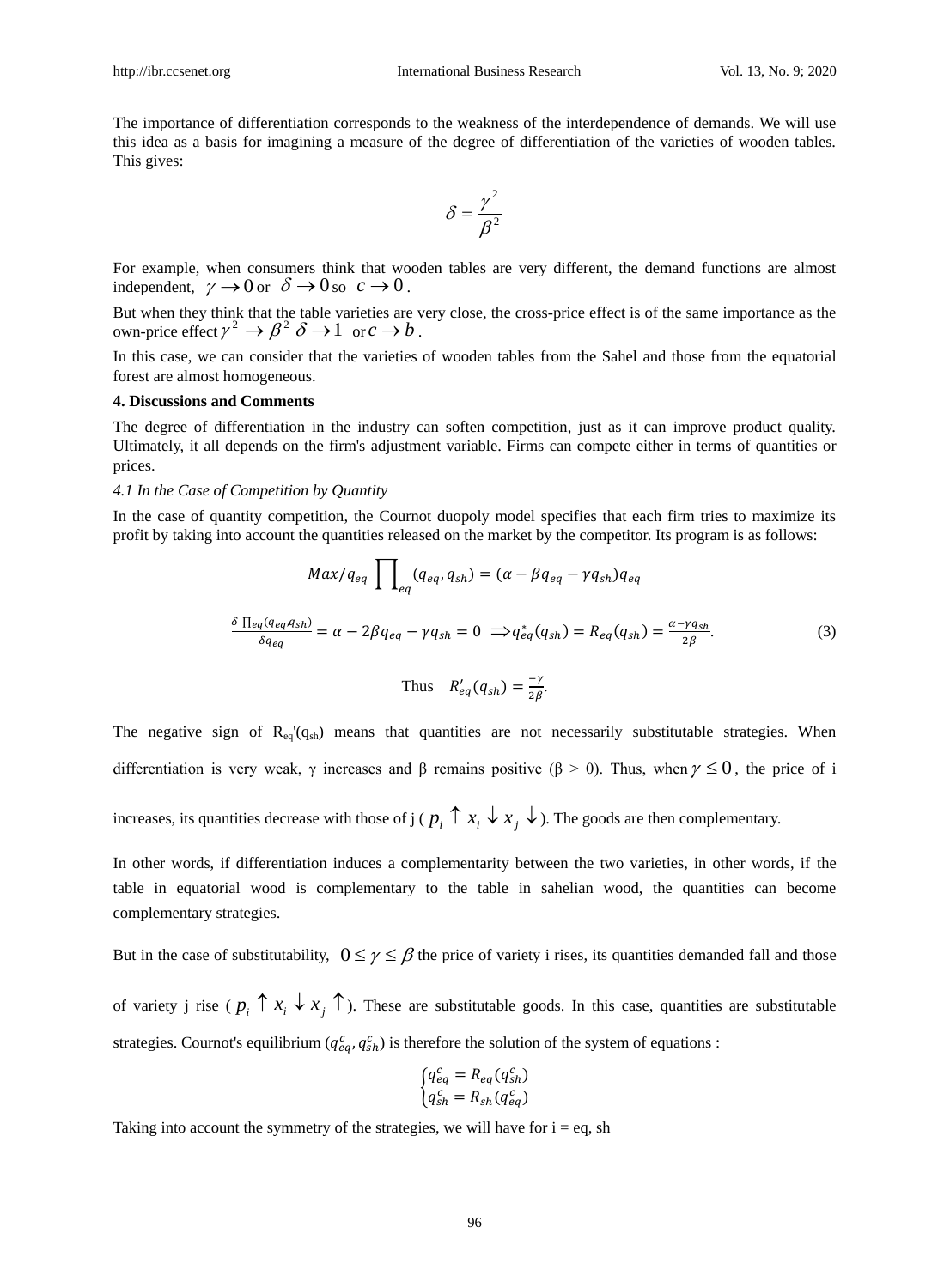$$
q_i^c = \frac{\alpha}{2\beta + \gamma}, \ \ p_i^c = \frac{\alpha\beta}{2\beta + \gamma}, \ \pi_i^c = \frac{\alpha^2\beta}{(2\beta + \gamma)^2}
$$

*Proposal:* In the Cournot duopoly, increased differentiation ( $\gamma \rightarrow 0$ ) implies less sensitive reaction functions

and higher profits.

-

$$
\frac{\delta \pi_i^c}{\delta \gamma} < 0
$$

Differentiation therefore softens competition and thus improves the profits of firms<sup>21.</sup> From this point of view, it is incomprehensible that some governments advocate protectionism knowing that it is a more costly behavior for very weak results.

## *4.2 In Case of Price Competition*

It should be noted that the quality of a wooden table can be appreciated in two different ways. On the one hand, by considering that the equatorial wooden table is of higher quality than the sahelian wooden table or vice-versa. On the other hand, it is possible to consider two equatorial (sahelian) wooden tables of different quality.

But in any case, the improvement of the quality of the differentiated wooden table is achieved through price competition.

Let us imagine a geometric location of the different qualities of a good. Based on the spatial model à la Hotelling (1929), we assume that each consumer expresses a different preference for the quality of the wooden table. This is uniformly distributed between a low, 0 preference and a higher, 1 preference for quality.

Let  $\theta$  be the quality of the wooden table. It is assumed that this quality is between a lower level quality  $\theta$  and a higher-level quality  $\overline{\theta}$ :

$$
\theta \in [\underline{\theta}, \overline{\theta}],
$$
  
\nwith  $\theta > 0$  et  $\overline{\theta} - \underline{\theta} = 1.$  (5)

We therefore consider that the "typical" consumer buys a quality wooden table  $\theta$  at price p, and if g represents the taste for quality, its utility function is expressed as follows:

$$
U = \theta g - p \tag{6}
$$

Thus, the higher the taste for quality, g, the higher the consumer's satisfaction. θg therefore represents the consumer's willingness to pay for quality θ. The indifference curves can be represented as follows:

$$
\theta g - p = u_0 \iff \theta = \frac{p}{g} + \frac{u_0}{g} = \frac{p + u_0}{g} \tag{7}
$$

And the existence of two firms (firm EQ and firm SH) on the wooden table market,  $(i = eq, sh)$  invites us to consider that Firm j produces the quality  $\theta_i$  with the quality of the table in equatorial wood superior to the quality of the table in sahelian one:  $\theta_{eq} > \theta_{sh}$ . The unit production cost for these two qualities of wooden table is c.

Let  $p_{eq}$  and  $p_{sh}$  be the prices of the production factors. In order for firm SH, which produces the  $\theta_{sh}$  quality, to be able to sell its sahelian wooden table, it must offer it at a  $p_{sh}$  price lower than the  $p_{eq}$  price ( $p_{eq} > p_{sh}$ ). It can therefore be assumed that there is some segmentation of the market. Indeed, consumers with low incomes buy

 $21$  It can also be shown that with respect to price competition (Bertrand), the results are the same: differentiation softens competition (Dixit and Stiglitz, 1977). In the context of oligopolistic competition with free entry, it cannot be ruled out that less efficient firms may disappear from the international market. Only those firms that invest in research and development to improve the quality of their product will remain. Hence the need to choose the quality of the good that increases its profit.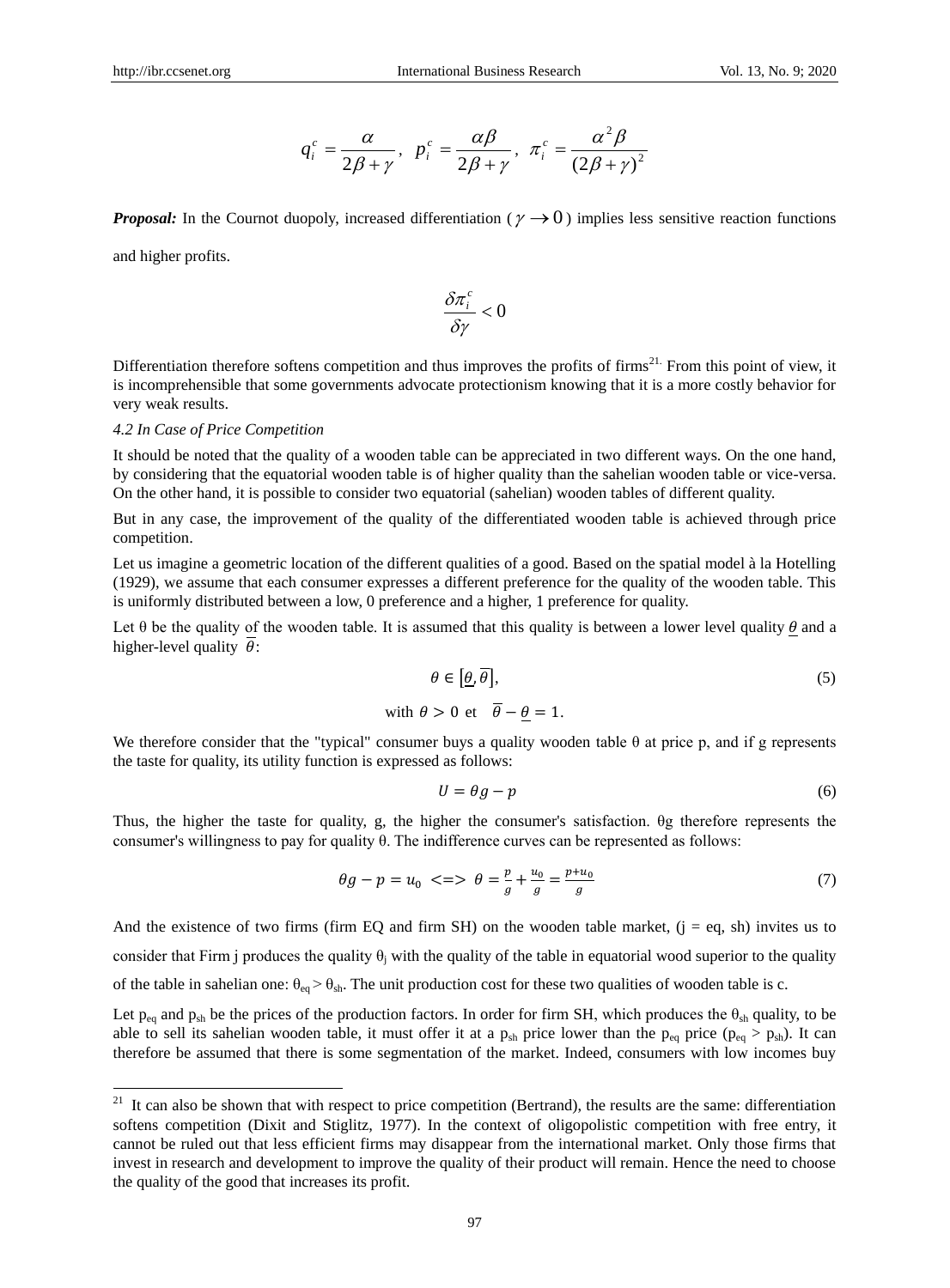from firm SH and those with high incomes are attached to high quality. They therefore choose firm EQ. The whole problem is to know what the consumer who is indifferent to the quality of the table in question will choose.

We can locate the consumer who is indifferent between the two qualities of wooden table as long as they provide the same utility:

$$
g^* \theta_{eq} - p_{eq} = g^* \theta_{sh} - p_{sh} \tag{8}
$$

$$
\implies g^* = \frac{P_{eq} - P_{sh}}{\theta_{eq} - \theta_{sh}} = \frac{P_{eq} - P_{sh}}{\Delta \theta}.
$$
\n(9)

The requests addressed to both firms are then:

$$
D_{eq}(P_{eq}, P_{sh}) = g^* - \underline{g} = \frac{P_{eq} - P_{sh}}{\Delta \theta} - \underline{g} \tag{10}
$$

$$
D_{sh}(P_{eq}, P_{sh}) = \overline{g} - g^* = \overline{g} - \frac{P_{eq} - P_{sh}}{\Delta \theta}.
$$
\n(11)

In other words, each firm maximizes its profit given its competitor's price. Profits can be written as follows:

$$
\prod_{eq}(p_{eq},p_{sh})=(p_j-c)D_j(p_{eq},p_{sh}), j=eq, sh
$$

$$
\Pi_{eq}(p_{eq}, p_{sh}) = (p_{eq} - c) \cdot \left(\frac{p_{eq} - p_{sh}}{\Delta g} - \underline{\theta}\right)
$$
\n(12)

$$
\Pi_{sh}(p_{eq}, p_{sh}) = (p_{sh} - c) \cdot \left(\overline{\theta} - \frac{P_{eq} - P_{sh}}{\Delta \theta}\right)
$$
\n(13)

$$
\Pi_{eq}^*(p_{eq}, p_{sh}) = \left(\frac{\overline{\theta} - 2\underline{\theta}}{3}\right)^2 \Delta \theta \tag{14}
$$

$$
\prod_{sh}^{*}(p_{eq}, p_{sh}) = \left(\frac{2\overline{\theta} - \underline{\theta}}{3}\right)^2 \Delta \theta \tag{15}
$$

Differentiation therefore softens competition in this case as well. We find Bertrand's profits when differentiation is zero.

Let us return to the choices of the quality of the wooden table by always considering the relation (5).

The results of the price game showed, on the one hand, that firms prefer as much differentiation as possible and, on the other hand, that each firm prefers to produce the highest quality.

Since Bertrand's profits are generally zero, firms always prefer to differentiate their product at equilibrium. There is nevertheless an indeterminacy as to which firm will produce the high quality since we have two Nash equilibria:

$$
\{\theta_{sh} = \underline{\theta} \text{ et } \theta_{eq} = \overline{\theta}\},
$$

$$
\{\theta_{sh} = \overline{\theta} \text{ et } \theta_{eq} = \underline{\theta}\}
$$

In both cases, the balance corresponds to the maximum differentiation. So even if the quality is not expensive, one firm prefers to produce the low quality when the other has already chosen the high quality.

Thus, when a firm has the opportunity to choose its quality before its competitor, it would choose the high quality and its competitor would choose the low quality in order to soften the price competition.

If the hypothesis  $\overline{\theta} > 2\theta$  is not verified, then the low-quality firm cannot survive in the market  $(D_{sh}(p_{eq}^*, p_{sh}^*) = 0)$ . In this case, consumers do not have a strong enough desire for variety to support the existence of two different qualities on the market. Only one firm producing the high quality then exists.

This result is different from horizontal differentiation models because in the latter, any segment of the market is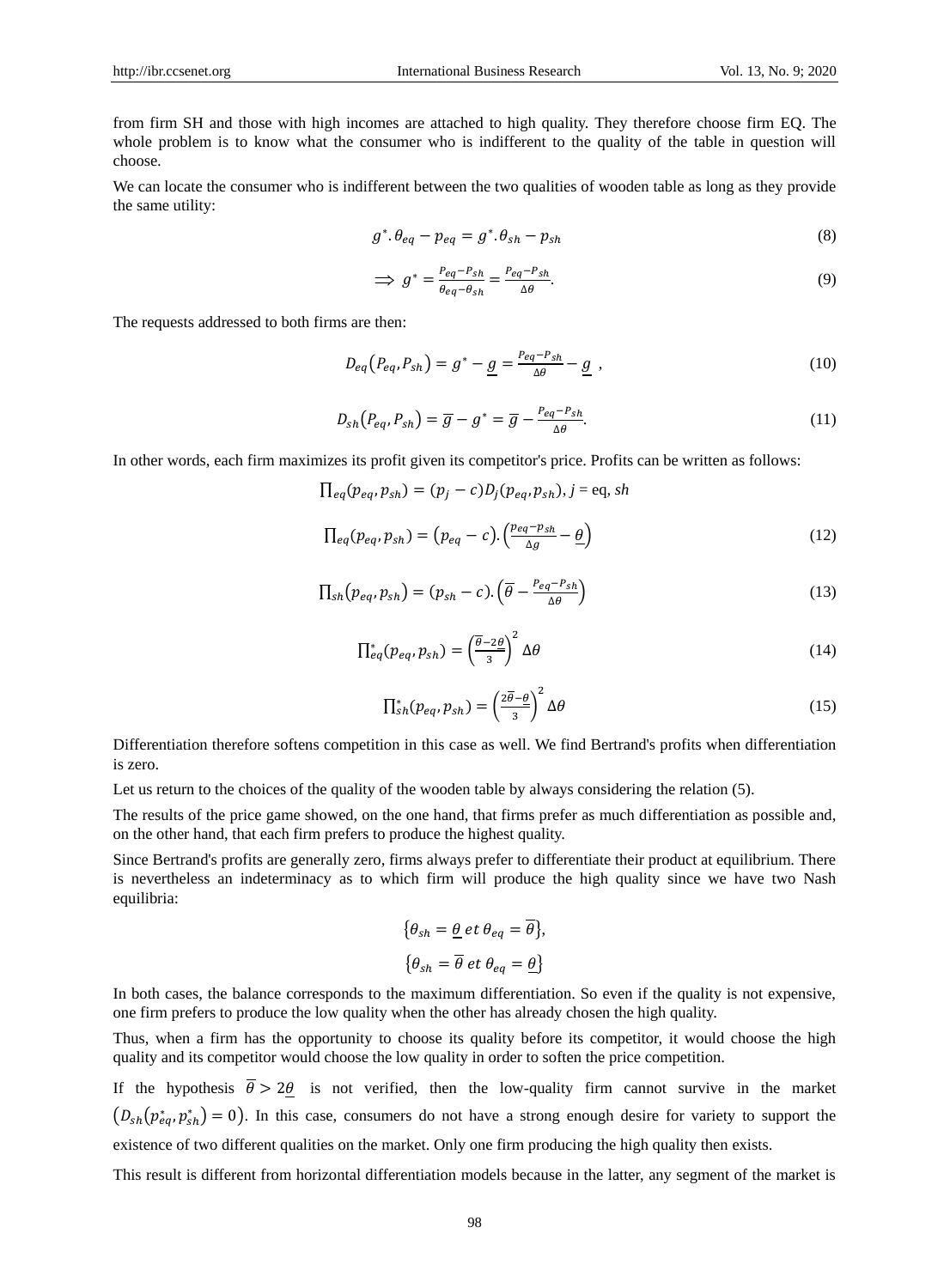equivalent (in terms of demand) to any other. Regardless of the variety produced, consumers are only willing to buy the low quality if it does not cost too much. Thus the two segments (high and low) of the market are not equivalent.

In short, opening up to trade in the presence of vertical differentiation and a difference in income leads to a specialization of high-income countries (the United States, the European Union and Japan in particular) in high-quality goods and a specialization of low-income countries (emerging countries including China) in low-quality goods. However, in order to satisfy the heterogeneous consumer demand in both types of countries, a vertical type of intra-industry trade is being set up. Vertical intra-industry trade is thus explained by the strategy of vertical differentiation of firms associated with a differentiation of incomes and consumers' willingness to pay for quality.

# **5. Conclusion**

Product differentiation is undoubtedly a source of intra-industry trade in so far as it can enable any firm to distinguish its product from that of its competitors, if this firm develops internal economies of scale. From that point of view, it may very well have monopoly power over its products. This would remove it from the threat of competition and lead it to improve the quality of its product in any market.

For African countries with insignificant intra-industry trade, this paper provides a basis for thinking that one of the opportunities to be seized is trade in African timber products. Indeed, the existence of a multitude of wood varieties in Africa suggests that the manufacture of wooden tables (wood from the Sahel, wood from the equatorial forest, etc.) can and should constitute an opportunity for the development of intra-African trade with a view to the construction of the free trade area in Africa.

Furthermore, the study argues that the current trend towards protectionism needs to be corrected as any trade restrictions are costly. Product differentiation, whether horizontal or vertical, offers many more opportunities for gains in international trade.

#### **References**

- Aspremont, (d') C., Gabszewicz, J. J., & Thisse, J. F. (1979). Stability in Competition. *Econometrica*, *47*(5), 1145-1150. https://doi.org/10.2307/1911955
- Barberis, N. (2000). Investing for the Long Run when Returns are Predictable. *Journal of Finance*, *LV*(1), 225-264. https://doi.org/10.1111/0022-1082.00205
- Calmette, M. F. (1994). The role of location of activities in intra-industry trade. *Canadian Journal of Regional Science, XVII*(3), 351-372.
- Chamberlin, E. H. (1933). The Theory of Monopolistic Competition. *Harvard University Press*.
- Dixit, A. K., & Stiglitz, J. E. (1977). Monopolistic Competition and Optimum Product Diversity. *American. Economic. Review*, *67,* 297-308.
- Eaton, B. C., & Lipsey, R. G. (1978). Freedom of Entry and the Existence of Pure Profit. *Economic Journal*, *88,*  455-69. https://doi.org/10.2307/2232046
- Gabszewicz, J. J. (2006). La Diff érenciation des produits [Product differentiation]. *R ép* ères, La Découverte.
- Gabszewicz, J. J., & Thisse, J. F. (1980). Entry (and exit) in a Differentiated industry. *Journal of Economic Theory*, *22*(2), 327-338. https://doi.org/10.1016/0022-0531(80)90046-0
- Geweke, J. (1985). Macroeconometric modeling and the theory of representative agents. *American Economic Association Papers and Proceeding*, *75*(2), 206-210.
- Grubel, H. G., & Lloyd, P. J. (1975). *Intra-industry trade.* London, Mac Millan.
- Heckscher, E. (1919). *International Trade and Economic History, Findlay R., Rolf G.H. Henriksson, Häken, Lingren and Mats Lundahl.*
- Hotelling, H. (1929). Stability in Competition. *Economic Journal*, *XXXIX.* In Boulding K. et Stigler G. (Éds.), (1953), *readings in price theory, Allen and unwin.* London. https://doi.org/10.2307/2224214
- Kojima, K. (1970). *Towards a Theory of Agreed Specialization: The Economics of Integration in "Induction, Growth and Trade" Essays in Honour of Sir Roy Harrod.* Oxford.
- Krugman, P. R. (1979). [Increasing returns, monopolistic competition, and international trade.](https://ideas.repec.org/a/eee/inecon/v9y1979i4p469-479.html) *[Journal of](https://ideas.repec.org/s/eee/inecon.html)  [International Economics](https://ideas.repec.org/s/eee/inecon.html)*, *9*(4), 469-479. https://doi.org/10.1016/0022-1996(79)90017-5